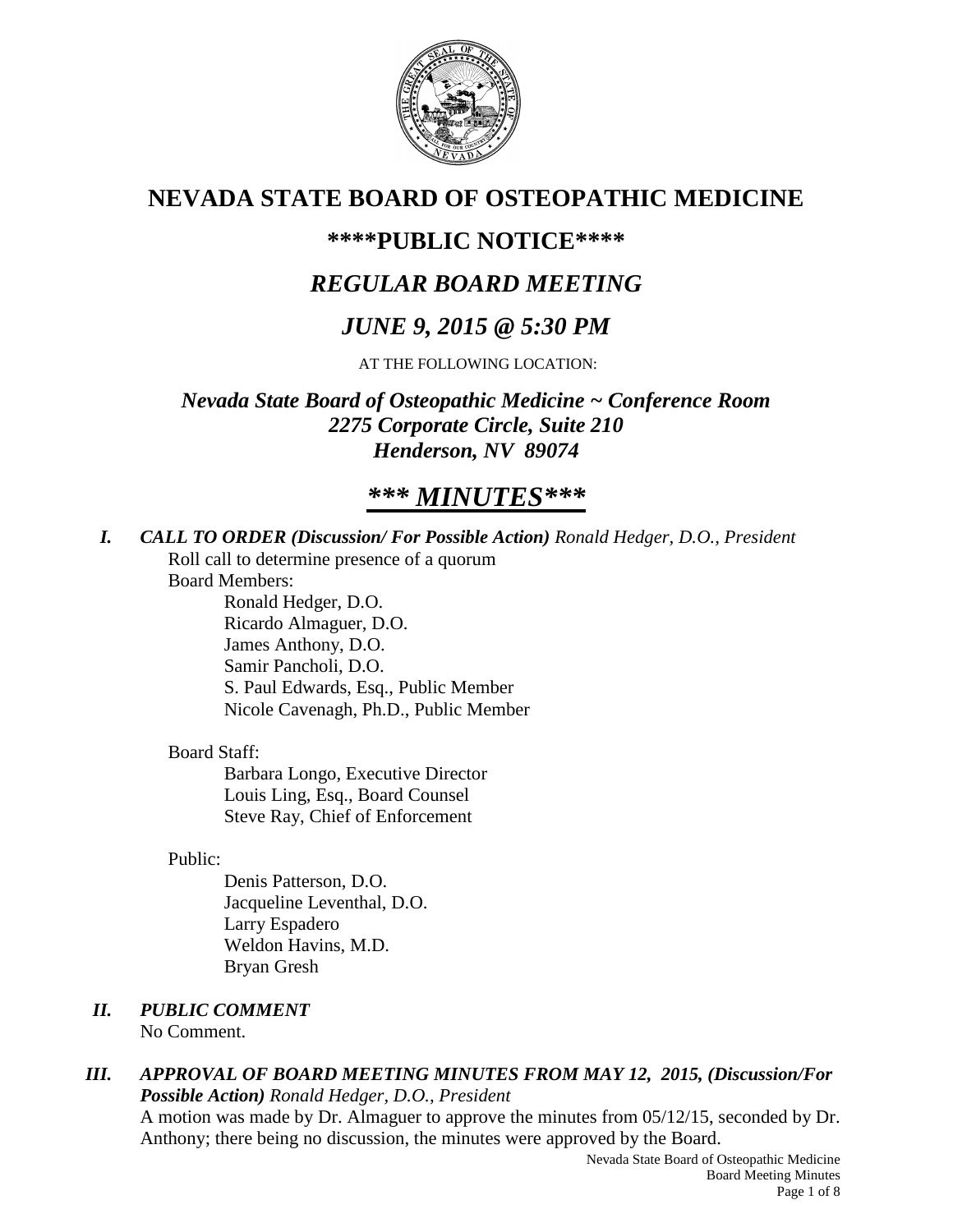## *IV. CONSENT AGENDA TO GRANT LICENSURE FOR OSTEOPATHIC PHYSICIANS & PHYSICIAN ASSISTANTS (Discussion/ For Possible Action) Ronald Hedger, D.O., President*

Under this item the Board may consider the recommendations of the Executive Director and/or President to grant licensure to the below listed applicants. The Board may remove any applicant's name from the consent motion, but may not discuss the contents of the application for licensure without the applicant present following proper notice pursuant to the open meeting law.

Consent agenda to grant FULL LICENSURE to the following applicants:

## **Physician Name Specialty**

Lynn Chartrand – Endorsement Family Medicine Anthony DiCamillo, D.O. Neurology Jason Gubler, D.O. **Family Medicine** Joshua Rosenberg, D.O. Diagnostic Radiology

James Hibbard, PA-C Dipti Patel, D.O. Justin Johnson, PA-C Kevin Kapov, D.O.

## **Special Licenses NRS.633.411**:

April Carr, D.O. Valley – Internal Medicine Harry Do D.O. UNSOM – Psychiatry LV John Hampton, D.O. Valley – Internal Medicine Melissa Horton, D.O. UNSOM – Pediatrics Audrey Jensen, D.O. UNSOM – Psychiatry LV Merrill Mathew, D.O. UNSOM – Psychiatry LV Justin Petrie, D.O. UNSOM – Psychiatry LV Michael Popov, D.O. UNSOM – Psychiatry LV Kelvin Tran, D.O. Valley – Internal Medicine James Weltman, D.O. Valley – Internal Medicine Tracy Wurm, D.O. WHASN – OB/GYN

## **Physician Name Specialty**

**Effective July 1, 2015:** Rajiv Amesur, D.O. **Internal Medicine** David Berman, D.O. – Endorsement Emergency Medicine Alexander Brooks, D.O. Psychiatry Ying-chia Cheng, D.O. Psychiatry Bill Chou, D.O. **Family Medicine** Jennifer Dalrymple, D.O. Family Medicine Brent DeVera, D.O. **Family Medicine** 

## **Physician Assistant Supervising Physician**

Kathryn Avena Totino, D.O. UNSOM – Internal Medicine Reno Charles Graham, D.O. UNSOM – Internal Medicine Reno Nicole Kato, D.O. UNSOM - Family Medicine Reno Kathy Lao, D.O. UNSOM – Family Medicine LV John McKittrick, D.O. UNSOM – Family Medicine LV David Norton, D.O. UNSOM – Psychiatry Reno Eldon Snyder, D.O. UNSOM – General Surgery Christopher Vlasek, D.O. UNSOM – Family Medicine LV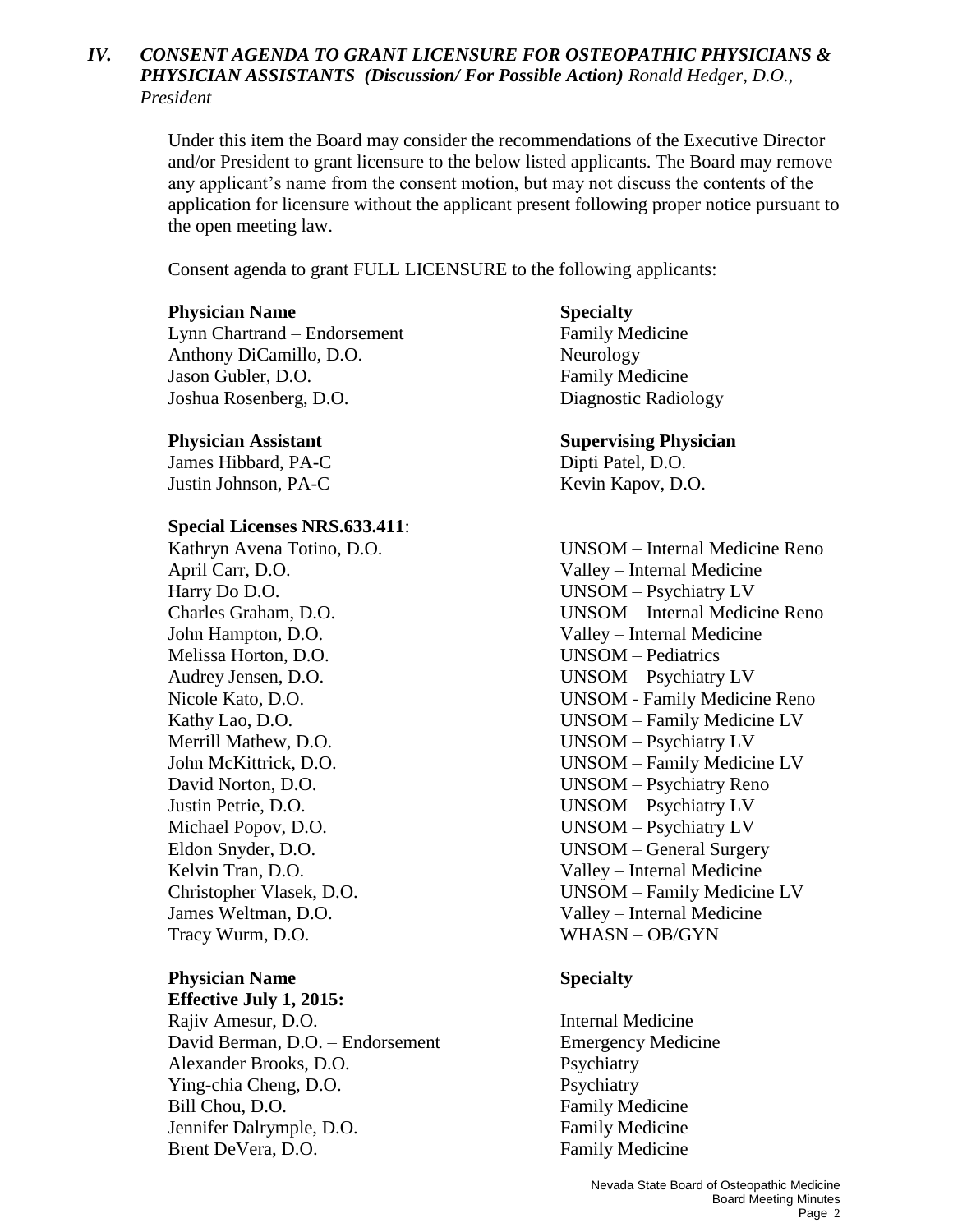Jeremy Ernst, D.O. Psychiatry Matthew Geromi, D.O. Psychiatry Carrie Hersh, D.O. Neurology Charles Hu, D.O. Internal Medicine Hayat Jawadi, D.O. OB/GYN Todd Jensen, D.O. Anesthesiology Jae Kwon, D.O. Family Medicine Ryan LaBuz, D.O. **Internal Medicine** William LaCost, D.O. **Orthopedic Surgery** Frank Lee, D.O. Communication Communication Communication Communication Communication Communication Communication Communication Communication Communication Communication Communication Communication Communication Communicat Amish Prasad, D.O. Internal Medicine/Cardiology Jaime Primerano, D.O. Emergency Medicine Manuel Proenza, D.O. Pediatrics Christine Quartuccio-Carran, D.O. Family Medicine Brandon Roberts, D.O. **Internal Medicine** Michael Schicker, D.O. **Orthopedic Surgery** Katherine Steele, D.O. Internal Medicine Michael Taylor, D.O. Anesthesiology Cyndi Tran, D.O. Neurology Aashi Turney, D.O. **Internal Medicine** Travis Vickers, D.O. **Internal Medicine** Jonathan Von Koenig, D.O. Family Medicine Tracy Wurm, D.O. **OB/GYN** 

A motion was made by Dr. Anthony to approve the above licensee, seconded by Dr. Almaguer, there being no discussion; the license was approved by the Board.

### *V. CONSIDERATION/APPROVAL OF ORDER OF FULFILLMENT OF SETTLEMENT TERMS REGARDING JAVIER AVILA, PA-C, IBM RONALD HEDGER, D.O., (Discussion/For Possible Action), Ricardo Almaguer, D.O., Vice President*

Ms. Longo explained that PA Avila entered into a settlement agreement with the Board for the case on David Moon, D.O. PA Avila has fulfilled the terms of his settlement agreement including 18 CME credits and has cooperated with the investigation of Dr. Moon as well as paid the fees and costs assessed. He understands that he has to come before the Board if he is going to work under the supervision of an osteopathic physician within three years from the date of the Settlement. A motion was made by Dr. Cavenagh to approve the order of fulfillment, seconded by Dr. Anthony, there being no discussion; the fulfillment order was approved by the Board. The IBM was recused from voting.

*VI. + CONSIDERATION/ /APPROVAL TO LIFT SUMMARY SUSPENSION AND REINSTATE FULL LICENSE AS STATED IN THE SETTLEMENT TERMS DATED OCTOBER 15, 2014 REGARDING JACQUELINE LEVENTHAL, D.O., IBM SAMIR PANCHOLI, D.O., (Discussion/For Possible Action/Board may go into closed* **session** *pursuant to NRS 241.030 to move to a closed session because the discussion will have to do with this applicant's character, alleged misconduct, professional competence, or similar items). Ronald Hedger, D.O., President*

Ms. Longo stated that currently Dr. Leventhal's license is in a suspended status and the agreement states that she has a three year probationary period. Mr. Espadero recommended that Dr. Leventhal's suspension be lifted since she is going to her 12-step program and complying with it and has been clean for one year.

Mr. Ling stated that she will still be under the terms of the probation and in her treatment program. This will just allow her to get back to work and as long as she is being monitored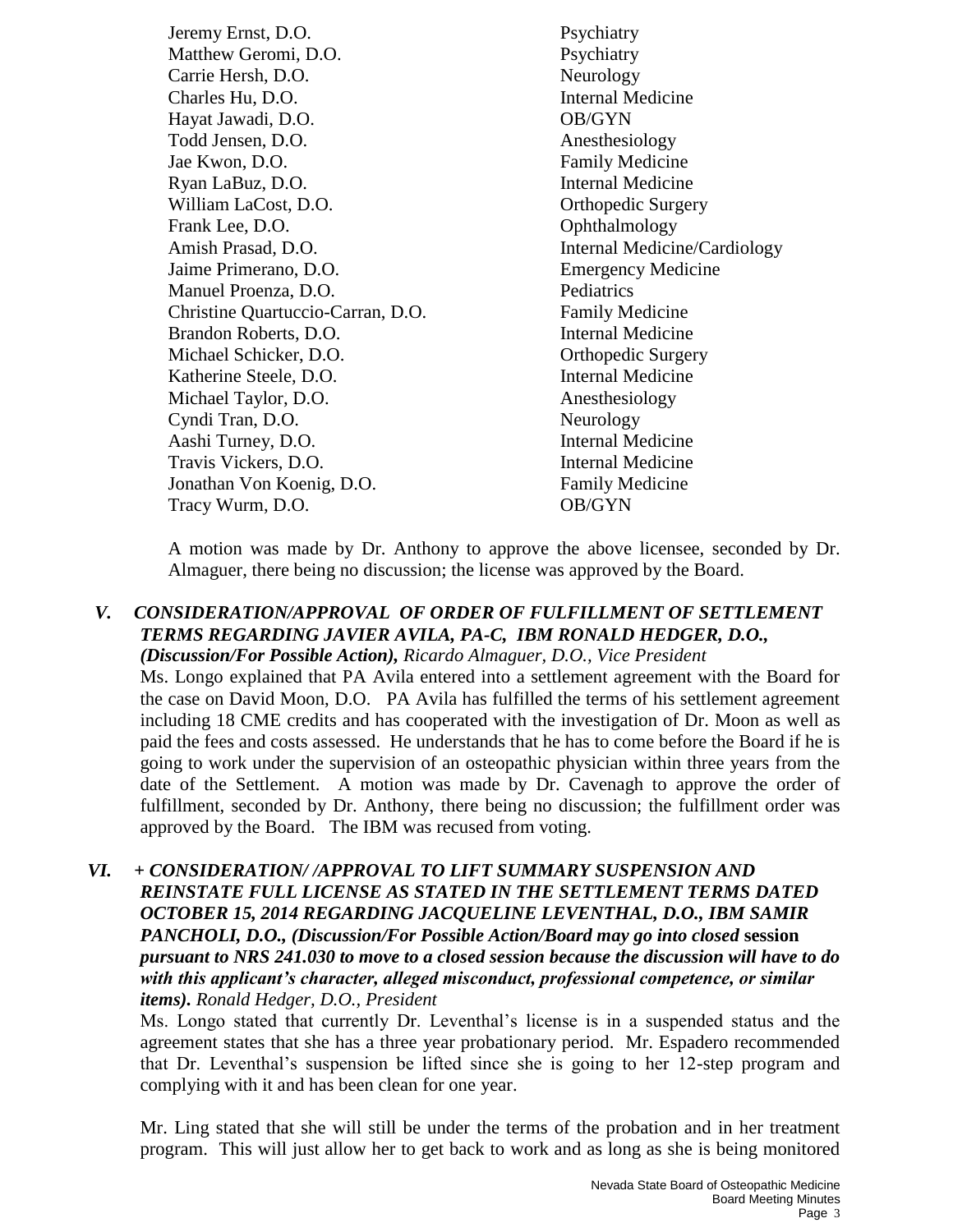that this is in her best interest and she has been compliant now for a year and can get back to work.

Mr. Espadero stated that based on what he reported he feels comfortable with her going back to practice at this time, but based upon the condition that she continues to be monitored as long as she is practicing in the State of Nevada. He feels safe that she will do a good job as a physician and believes she deserves the right to get back into practice.

Dr. Pancholi asked how things have progressed and changed in the past year. Mr. Espadero stated that she was with Dr. Levy initially and was a reluctant participant in Mr. Espadero's program and the acceptance level was not good, but after she got in the program with other physicians that she started to relax and started to take a look at the reality that is going on because she did not fully accept what was happening to her and looking to her lawyers to pull some magic wand out and make everything okay for her. Once she had that a realization, then she started taking a look at herself other than what was going on around her and she started opening up with the other physicians. She has a ways to go, but she has maintained her sobriety for one year.

Dr. Anthony asked what her plans were. Dr. Leventhal stated that if she did leave the State that she would enroll in whatever program they had. Dr. Anthony asked Mr. Espadero if he was comfortable with Dr. Leventhal leaving the state. Mr. Espadero stated that knowing the people in Utah, he does not feel she is going to find an easy way out up there either and they will continue to monitor her at the same level he does.

Dr. Pancholi asked Mr. Espadero if he would feel uncomfortable if she went to a state other than Utah. Mr. Espadero stated that he would feel uncomfortable as there really are some states that don't monitor as closely or as well as he would like to see. Dr. Leventhal stated that she had no plans of going to any other state but Utah if she were to move. She stated that presently she would be staying in Nevada.

Dr. Almaguer made a motion to lift the suspension and reinstate the full licensure as stated in the terms of the settlement agreement, seconded by Dr. Anthony, and approved by the Board.

## *VII. DISCUSSION/PROGRESS REPORT FROM MONITOR DENIS PATTERSON, .D.O., REGARDING DAVID MOON, D.O., IN ACCORDANCE WITH THE SETTLEMENT AGREEMENT DATED OCTOBER 30, 2014, (Discussion/For Possible Action), Ricardo Almaguer, D.O., Vice President*

Ms. Longo explained that Dr. Patterson had completed his review of the March patients, the first set of patients he obtained, for Dr. Moon as per the settlement agreement and had some concerns so he is going to talk about those items.

Dr. Patterson stated that he met with Dr. Moon on December 6, 2014 to summarize the settlement agreement and summarize his expectations of him. Following that they completed a policies and procedures manual for his practice which was completed on February 16, 2015. After that records were pulled on patients from October 2014 through the end of February 2015. Essentially since they had just completed his Policies & Procedures for his practice there were a lot of records that weren't in compliance. From looking at his records, the biggest complaint was incomplete pain histories, some patients where the chief complaint was for ankle pain, but the patient did not have an ankle examination. He wanted Dr. Moon to do risk assessments to make sure patients didn't have abuse history or psychiatric history that would predispose having the bad outcome and he was inconsistently doing those at that point. The other concern was that he was not running PMP reports prior to prescribing to the patients. The other concern was that he was not screening patients with drug screens. It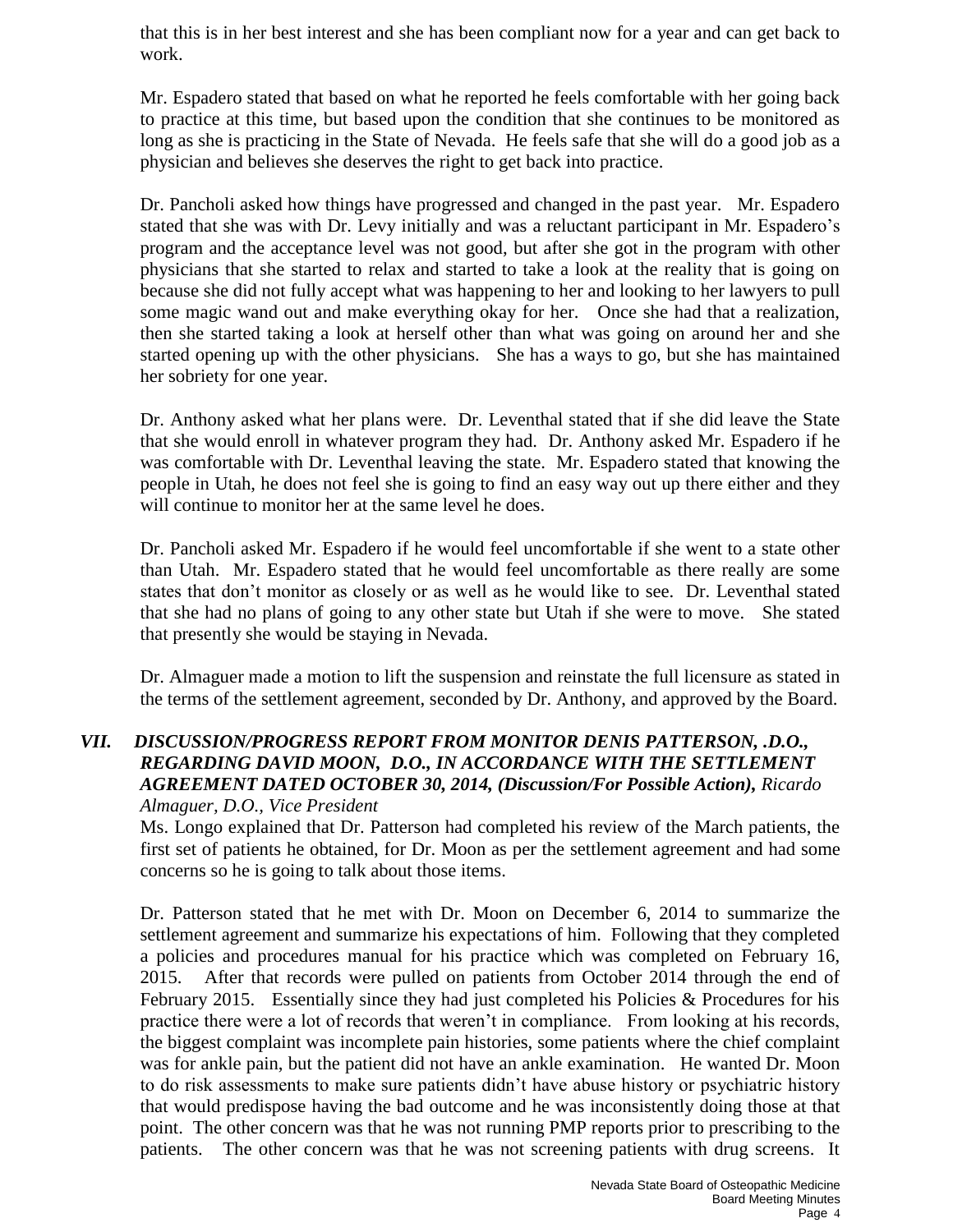looked like he was inconsistently checking patients and then when he did check patients he was not signing off on the report or documenting the results in the follow ups, but he was seeing the patients several weeks later. The other thing he didn't do on the first round was get signed medication agreements. Dr. Patterson had a chance to review the past few months of patients and it appears that he is now sending those as well. Previously he was not sending those for him to review. The other item was that they wanted an indication in the notes that he was going to trial patients on the medications and document whether it was helping or not in order to continue the medications. He was making no notes that he was trialing the meds.

Dr. Anthony asked if Dr. Patterson had any issues with injections. Dr. Patterson stated that he has gone to the billing and coding courses for the last eight years. When he looked at Dr. Moon's notes his injections basically indicate one sentence like "left knee injection done." So the documentation was very poor on that and the billing codes that he is using aren't consistent with what he documented. For example at times he was billing for a sacroiliac joint injection, but per CMS guidelines a sacroiliac joint injection done blind is a trigger point. That is not a joint injection. It looks like he is using 20610, which is a large joint injection and per CMS there is a totally different code for sacroiliac joint and it is inclusive with fluoro so if he is not doing these injections under fluoro it is considered blind and therefore he cannot bill for a large joint injection. The other thing noted and he is not sure if the J-code for Kenalog pays more than Celestone, but he has been noting that he injects Celestone and his billing states that he is billing for Kenalog. Not sure why this is, but he definitely sees some inconsistencies in his documentation.

Dr. Anthony asked if he had fluoro in the office. Dr. Patterson stated that he has an X-ray unit, but he understands that he does not have fluoro.

Dr. Hedger asked if Dr. Patterson is still concerned about the PMP reports or the amount of medication he continues to prescribe. Dr. Patterson stated that the first round of records he only found a few patients that he had some concerns. The second round of records that he is currently reviewing has PMP reports showing that patients were on Oxycodone 5 mg. once daily and if you look at the PMP report it looks like the patient has gotten a total of 80 pills in the last year. Dr. Moon sees the patient and the first thing he prescribes is Oxycodone 15 mg. #180, so he tripled the dose and gave them more pills in that one visit than that patient had had for the entire past two years. Dr. Patterson noted that Dr. Moon did not start at a lower dose and gradually increase a patient's dosage after following up with them and making sure that their drug screens are conclusive; it is almost like he starts them at max dose from the get-go, so he definitely has concerns about that.

Dr. Patterson explained that he is reviewing only the new patients, but if you pull the PMP reports he is prescribing very large levels for existing patients and he does not know if he plans on trying to titrate them down to a level that is more acceptable and not sure what kind of agreement the Board has with him on how to handle his existing patients in his practice.

Dr. Pancholi asked if this is matter of further additional training or if Dr. Moon doesn't understand what is required of him, or is this blatant ignorance; what does Dr. Patterson think, with his interaction with him, where we are at with him. Dr. Patterson stated his concerns that Dr. Moon has expressed through words and deeds that he intended to be minimally compliant and cooperative.

Dr. Pancholi stated that per the e-mail correspondence Dr. Moon was asking for more details when Dr. Patterson spelled out exactly what was needed and or missing. Dr. Patterson placed a limit of ten new pain patients a month and Dr. Moon was up in arms about that so it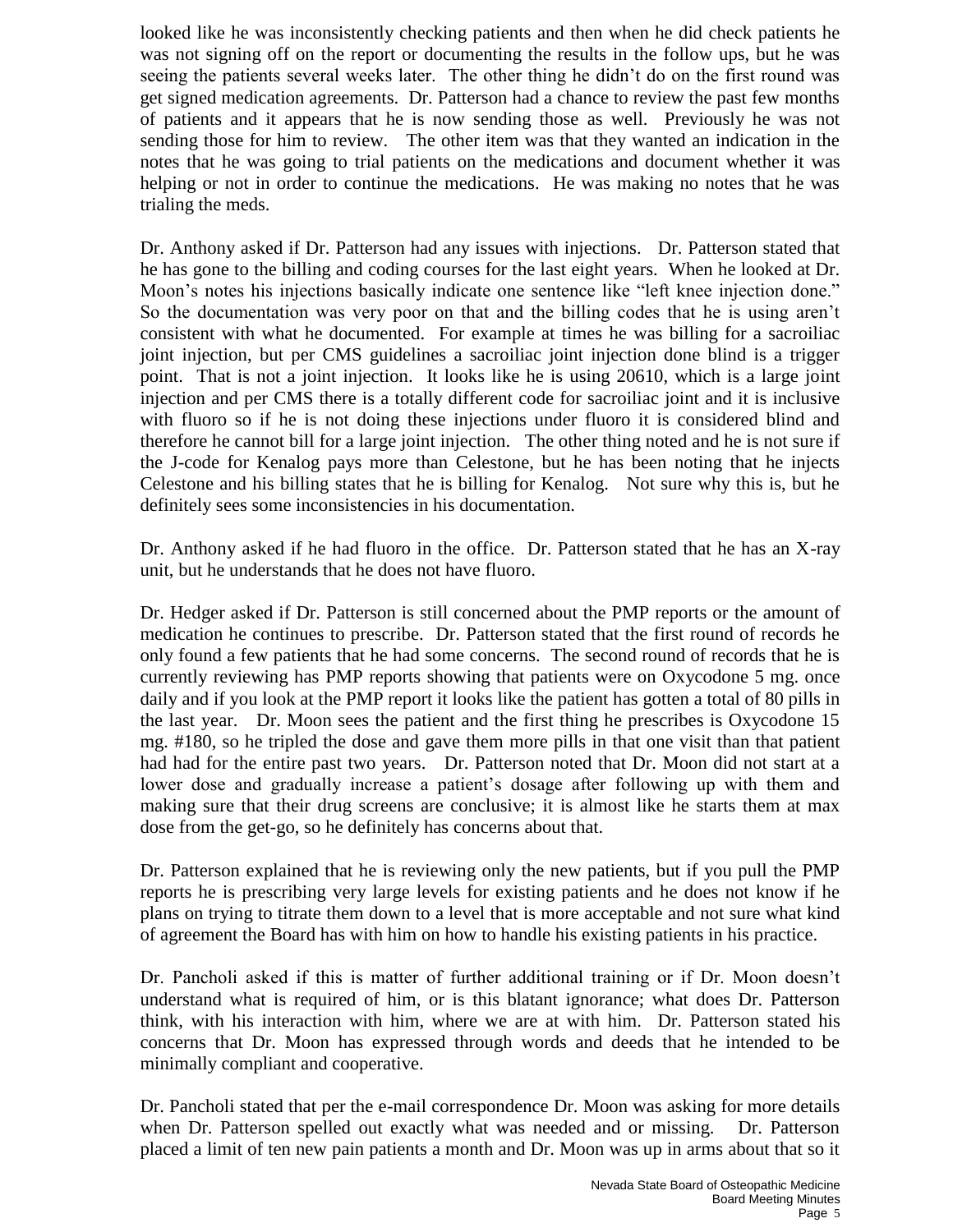was interesting to see that in May there were only three new pain patient. Dr. Patterson queried whether Dr. Moon was selecting charts that were going to be more in compliance instead of giving Dr. Patterson an accurate list of all the new chronic pain patients he saw for the month.

Dr. Pancholi asked what would be the best way to get an accurate assessment of what is going on or is there a further measure that would help. Dr. Patterson stated that he just feels Dr. Moon is not taking the entire matter seriously.

Mr. Ling stated that the concerns Dr. Patterson has raised were actively being investigated to reach an answer. Mr. Ling stressed that the Board needed to keep in mind that Dr. Patterson was discussing only the first round of reviews of a two-year process, so the Board should see big improvement over the next couple of reports from Dr. Patterson. Mr. Ling stated that Dr. Patterson's report showed that the matter was are starting from a good place. If the Board doesn't see improvement, then the Board will deal with that then. Dr. Patterson's present presentation was merely giving the Board a stating point.

Dr. Anthony stated that it doesn't seem like Dr. Moon gets it. If he was on any type of agreement, he would make sure he did everything that it says without hesitation. When he read through the e-mails and reports it just seemed like Dr. Moon was blowing it off.

Mr. Ling stated that as Dr. Moon comes to realize that what Dr. Patterson is telling us really matters to you and the feedback gets back to Dr. Moon, he is either going to make a choice and start taking this seriously or he is not. If he doesn't, then there will be consequences. That is how our order is set up. So what the Board needs to see is improvement. Based on this initial report, all of us have some concerns and hope Dr. Moon gets it. Dr. Patterson seems to be a really good set of eyes and ears for this Board.

Dr. Anthony stated that this has been going on for a long time and yes we have this agreement and yes this is the first time Dr. Patterson is looking at this, but there has been no significant changes in behavior and that is the purpose of what we are trying to do, to change behavior.

Dr. Pancholi asked if the agreement started in October 2014. Mr. Ling stated that it was approved at that time, but the first step was making policy and procedure manuals for chronic pain patients and his use of physician assistants. Those took longer than what was expected because of the difficulties of communicating with Dr. Moon. Once that was completed and only until that was done could Dr. Patterson start the work that he is doing now including reviewing charts and sitting down with Dr. Moon stating his concerns.

Dr. Anthony stated that it concerns him that there are only three chronic pain patients and should be easily verified by his PMP report and if there are inconsistencies he should be called on the carpet for that. Dr. Hedger said that Dr. Moon squawked when Dr. Patterson put a limit of 10 new chronic pain patients a month and now all we are getting is three. Mr. Ling said that we are looking at that because that is a concern raised by Dr. Patterson with us and that Board staff was trying to ascertain whether that is a truthful representation.

## *VIII. +HEARING AND ACTION REGARDING DAVID MOON, D.O. (CASE NO. AD1503002), IBM RONALD HEDGER, D.O., (Discussion/For Possible Action/Board may go into closed* **session** *pursuant to NRS 241.030 to move to a closed session because the discussion will have to do with this applicant's character, alleged misconduct, professional competence, or similar items) Ricardo Almaguer, D.O., Vice President*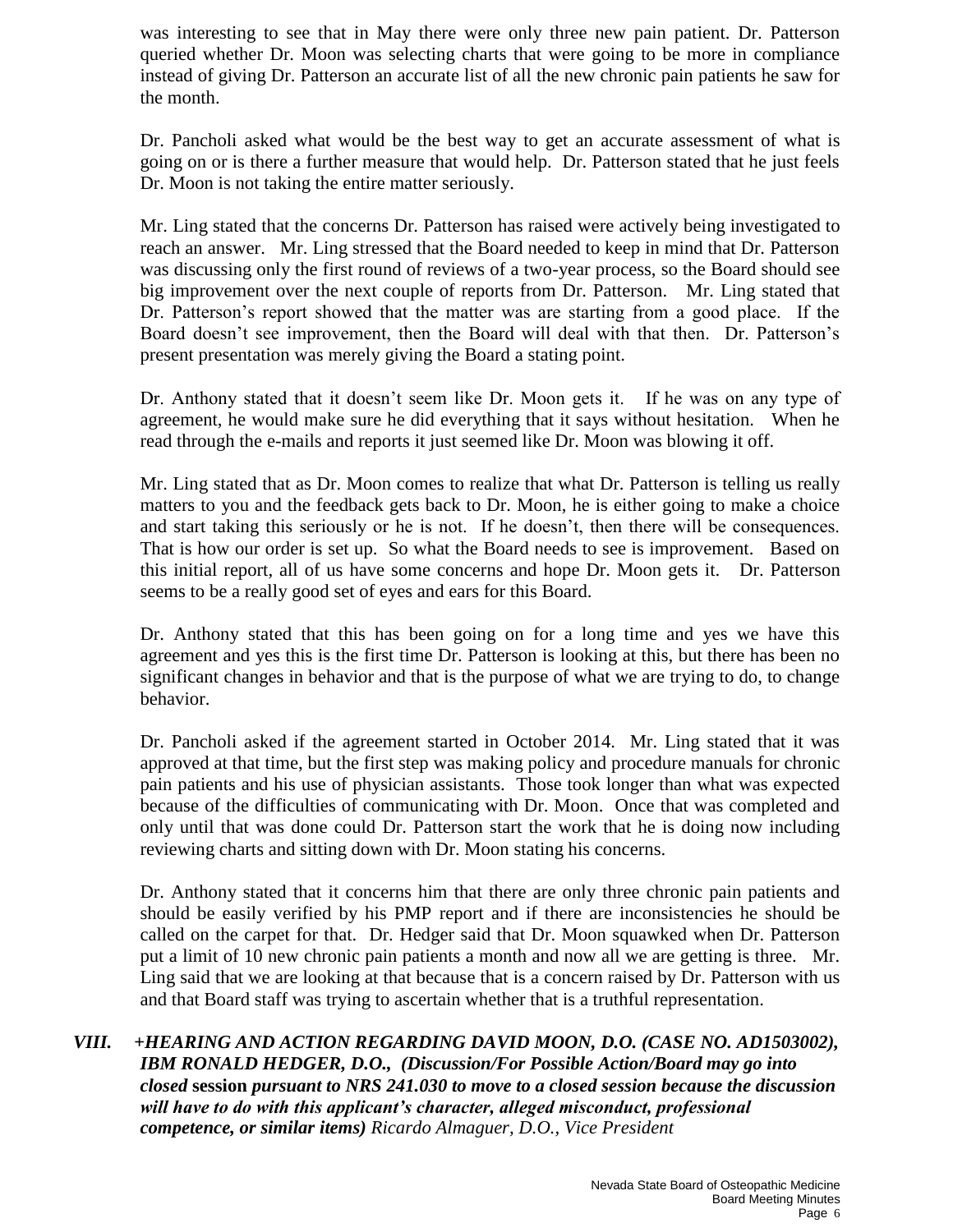Mr. Ling stated that he had contact with Dr. Moon's attorney regarding the matter that was scheduled for hearing and that they had reached an agreement to continue the hearing on this matter. Mr. Ling explained that when the Complaint was originally filed, Dr. Moon was suspended by the State of Oklahoma. Subsequent to the filing of the Complaint in this matter, the Oklahoma board lifted the suspension, but that board was having a hearing on June 18 about Dr. Moon to resolve the issues they have with him. The agreement with Dr. Moon's counsel was continue the hearing on this matter tonight so that if the Oklahoma Board takes further action on Dr. Moon next week, Board staff would then amend the complaint to add another charge to parallel whatever Oklahoma did and bring that all to hearing at a Board meeting in July. Mr. Earl agreed that if things go that way, then he would appear at a hearing in July and he understands that the time frame is going to get compressed for his ability to file an answer and response. Through the agreement of the parties, if the Oklahoma board takes serious action against Dr. Moon, the Board will be able to take action quickly to reach a decision as to what the Board thinks is appropriate.

## *IX. CONSIDERATION/ACTION REGARDING REVISED WRITTEN COLLABORATING AGREEMENTS AND INITIAL AND RENEWAL APPLICATIONS FOR OSTEOPATHIC PHYSICIANS AND PHYSICIAN ASSISTANTS, (Discussion/For Possible Action) Ronald Hedger, D.O., President*

Dr. Hedger stated that this item was put on because we do have a notification form for DO's and PA's that has been in existence for quite some time; however, the statutes and regulations states that there will be a collaborating agreement on file with the Board. That will detail what the physician does, what the physician assistant does and so forth. We want to bring that all in compliance so that all PA's and DO's do have a collaborating agreement and that portion of the law is followed. Dr. Hedger asked that they have a collaborating agreement enforced and that there be a grace period for them to get into compliance with that form so we would have them on file. There was discussion about how the Board will enforce this collaborating agreement, how the notification will be sent to the physicians and physician assistants, and what will be included in the collaborating agreement. A motion was made by Dr. Hedger to mail a letter to the supervising physician and the physician assistant which has to be returned to us by this renewal season, as well as include a reminder with the renewal reminders to the physicians that if they are supervising a physician assistant they are required to have a collaborating agreement and failure to do that may result in a fine or sanction, seconded by Dr. Anthony; there was some discussion and approved by the Board. Ms. Longo reiterated that the other forms included in this agenda item were the new applications and the renewal application.

## *X. EXECUTIVE DIRECTOR'S REPORT*

- a. Quick Books
- b. Licensing
- c. FSMB Interstate Licensure Compact We are the ninth state that has entered into the FSMB Interstate Licensure Compact. Ms. Longo has been invited by FSMB attend a Press Conference in Washington, DC on June 24, 2015. The compact commission, who will be creating the bylaws, still needs to be elected.
- *XI. LEGAL REPORT (Discussion/Action) by Louis Ling, Board Counsel and/or Sophia Long, Deputy Attorney General*  No comment.
- *XII. ITEMS FOR FUTURE DISCUSSION/ACTION/UPCOMING AGENDA* No comment.
- *XIII. PRESIDENT Report on Board Business, Ronald Hedger, D.O., President*